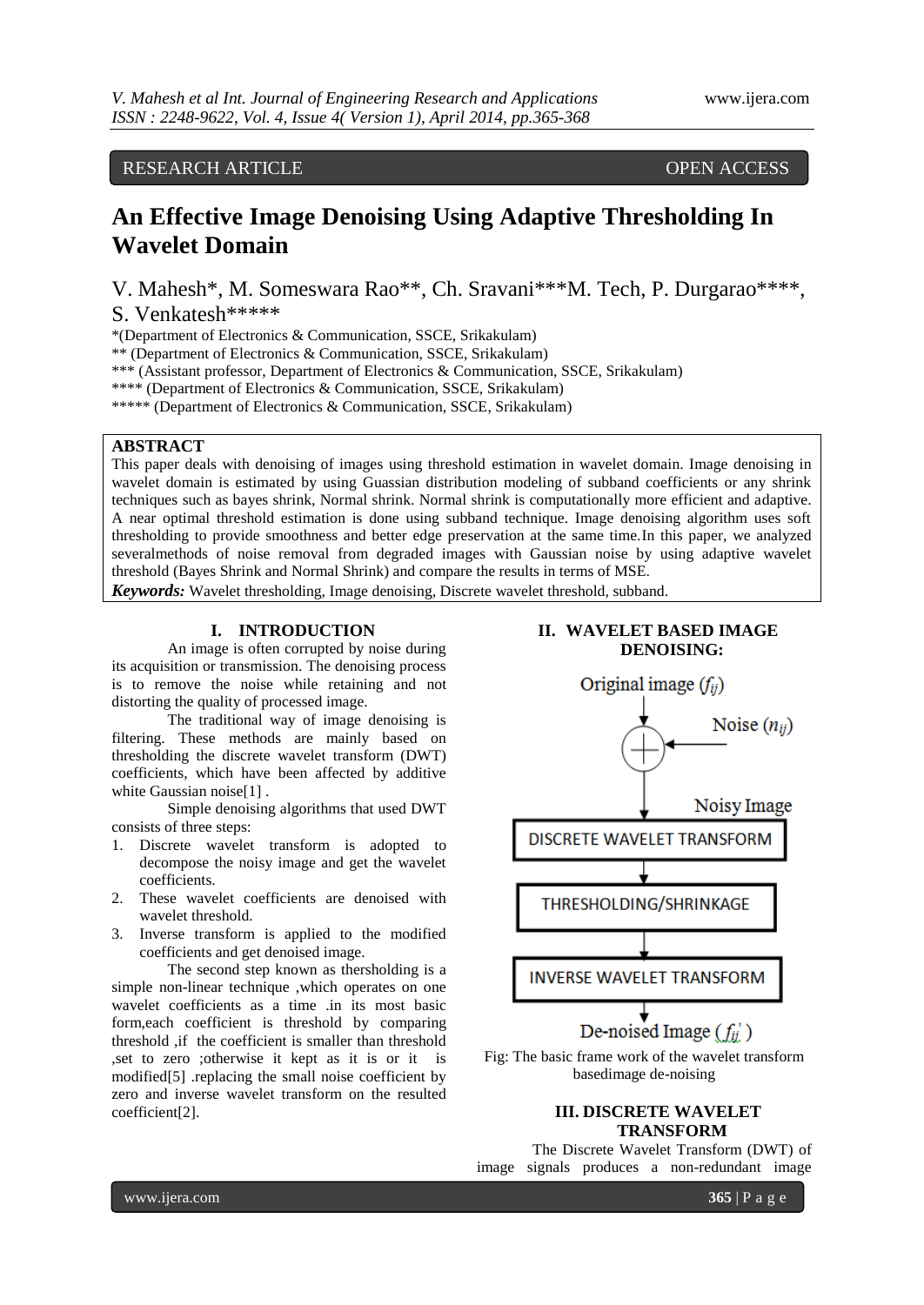representation, which provides better spatial and spectral localization of image formation, compared with other multi scale representations such as Gaussian and Laplacian pyramid. Recently, Discrete Wavelet Transform has attracted more and more interest in image de-noising. The DWT[3] can be interpreted as signal decomposition in a set of independent, spatially oriented frequency channels.

The mathematical manipulation, which implies analysis and synthesis, is called discrete wavelet transform and inverse discrete wavelet transform. Another consideration of the wavelets is the sub-band coding theory or multi resolution analysis In case of a 2D image, an N level decomposition can be performed resulting in 3N+1 different frequency bands namely,

- $\triangleright$  LL (low frequency or approximation coefficients),
- LH (vertical details)
- $\triangleright$  HL (horizontal details)
- $\triangleright$  HH (diagonal details)



#### **IV. WAVELET THRESHOLDING**

Let the signal be {  $f_{ij}$  }*i*=1,..,*M*, *j*=1,..,*N*, where M,N is some integer power of 2. It has been corrupted by additive noise and one observes

 $g_{ii} = f_{ii} + \sigma n_{ii}$ ,  $i = 1...$ ,  $M, j = 1...$ ,  $N$ 

where  $\{n_{ii}\}$  are independent and identically distributed (*iid*) zero mean, white Gaussian Noise with standard deviation σ i.e. as normal  $n_{ii} \sim N$  (0,  $σ<sup>2</sup>$ ).

Mean Squared Error (MSE) is minimum, that is given by

$$
\text{MSE} = \frac{1}{MN} \sum_{j=1}^{M} \sum_{i=1}^{N} \left[ \{ f_{ij}^{'} \} - \{ f_{ij} \} \right]^2
$$

Here, the threshold plays an important role in the de-noising process. There are two thresholding methods frequently used. The *soft-threshold*[7] function (also called the shrinkage function).

 $\eta_T(x) = sgn(x)$ . max $(|x| - T, 0)$ 

takes the argument and shrinks it towards zero by the threshold T. The other popular alternative is the *hard thresholding* function.

$$
\psi_T(x)=x.\mathbb{1}\{|x|>T\}
$$

which keeps the input if it is larger than the threshold; otherwise, it is set to zero. The wavelet thresholding procedure removes noise by thresholding only the wavelet coefficients of the detail sub-bands, while keeping the low resolution

coefficients unaltered.



Softthreshold Hard threshold

### **V. WAVELET THRESHOLDING METHODS**

The following are the methods of threshold selection for image de-noising[4] based on wavelet transform

1. Bayes shrink (BS)

2. Normal shrink (N)

#### **Method 1: Bayes shrink (BS):**

The Bayes shrink[6] method is for images including Gaussian noise. The observation model is expressed as follows:

$$
Y = X + V
$$

Here Y is the wavelet transform of the degraded image, X is wavelet transform of the original image,and V denotes the wavelet transform of the noise components following the Gaussian distribution N( $0,\sigma_v^2$ ).

Here, since X and V are mutually independent, the variances  $\sigma y^2$ ,  $\sigma_x^2$  and  $\sigma_y^2$  of y, x and v are given by:

$$
\sigma_y^2 = \sigma_x^2 + \sigma_v^2
$$

$$
\sigma_v^2 = \left[\frac{median\ (|HH_1|)}{0.6745}\right]^2
$$

The variance of the sub-band of degraded image can be estimated as:

$$
\sigma_{\mathcal{Y}}^2 = \frac{1}{M} \sum_{m=1}^M A_m^2
$$

Where  $A_m$  are the wavelet coefficients of sub-band underconsideration, M is the total number of wavelet coefficient in thatsub-band.The bayes shrink thresholding technique performs softthresholding, with adaptive data driven, sub-band and leveldependent near optimal threshold given by

$$
T_{BS} = \begin{cases} \frac{\sigma_v^2}{\sigma_x} & \text{if } \sigma_v^2 < \sigma_y^2\\ \max\{|A_m|\} & \text{otherwise} \end{cases}
$$

Where  $\sigma_{x} = \tan(\sigma_y^2 - \sigma_v^2, 0)$ 

In the case, where  $\sigma_v^2 > \sigma_y^2$ ,  $\sigma_x$  is taken to be zero, i.e.  $T_{BS} \rightarrow \infty$ , or, in practice,  $T_{BS} = max(|A_m|)$ , and all coefficients are set to zero.

#### **Method 2: Normal Shrink (N)**

The optimum threshold value for the Normal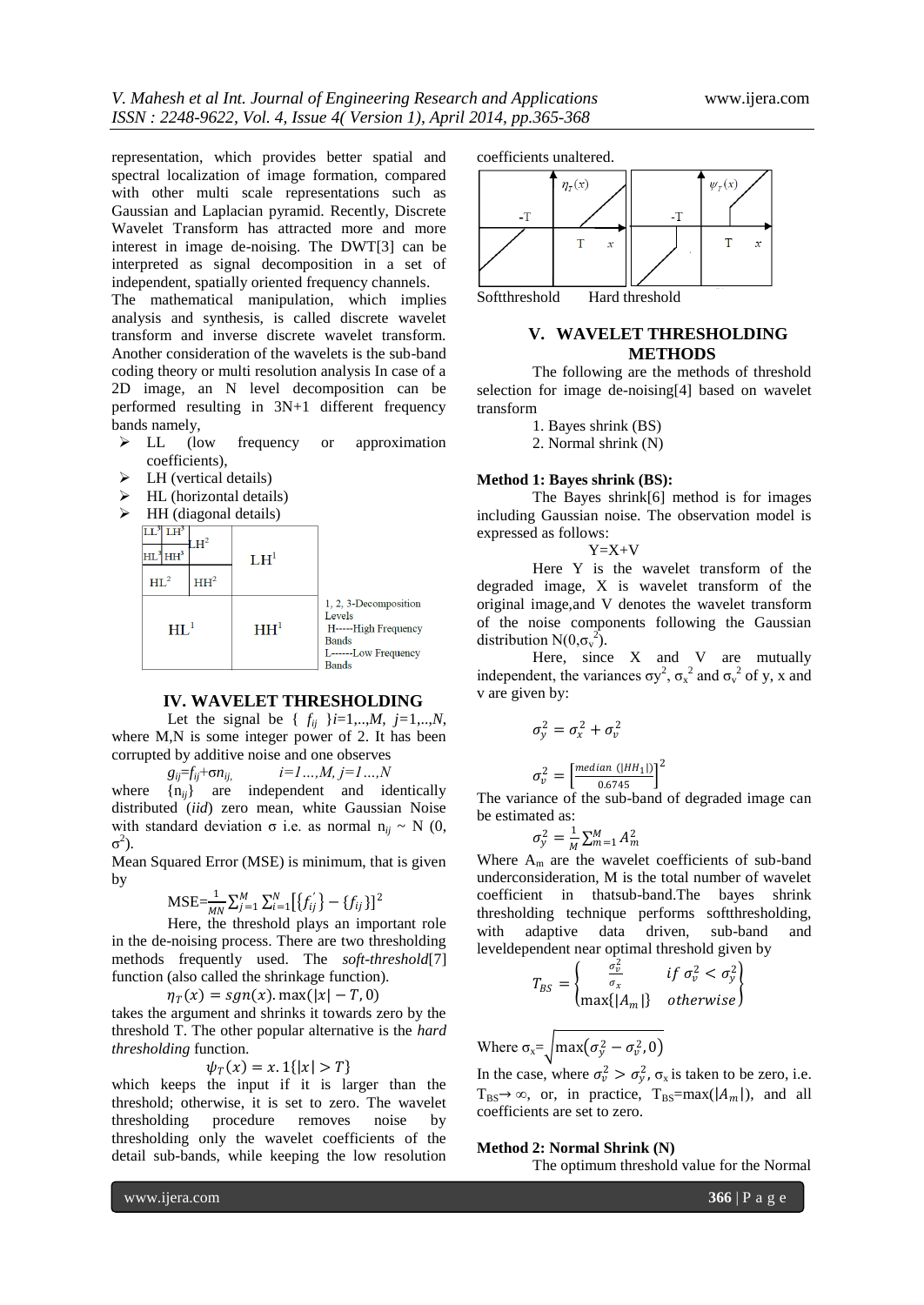Shrink  $(T_N)$  [6] is given by

$$
T_{N} = \frac{\lambda \sigma_v^2}{\sigma_v}
$$

 $L_k$  is the length of the sub-band at  $k_{th}$  scale. And J is the total number of decomposition.

**VI. RESULTS**



Fig 1: Original image



Fig2:Noisyimage



Fig3:Denoised image using Hard thresholding



Fig4: Denoised image using Soft thresholding



Fig5: Denoised image using Normal Shrink



Fig6:Denoised using Bayes Shrink

www.ijera.com **367** | P a g e